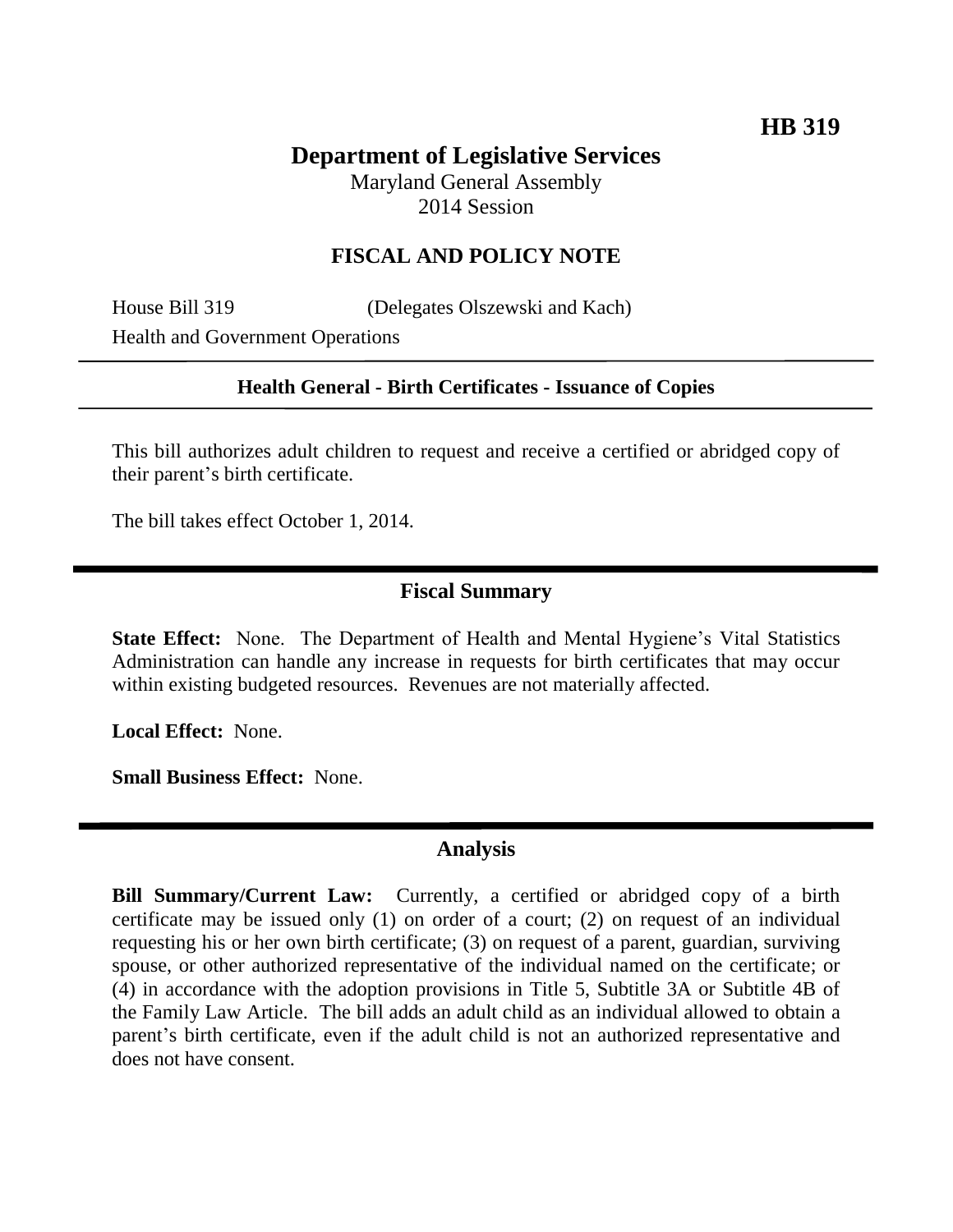**Background:** In Maryland, birth certificates are available in person, by mail, and online. Applicants can obtain birth certificates in person, with same-day service, at the Division of Vital Records in Baltimore and at all local health departments (except Montgomery County, Baltimore City, and Baltimore County) for individuals born after 1939. Applicants must either present a valid, unexpired, government-issued photo identification or two pieces of alternative documentation.

Most states restrict access to birth certificates, although some are stricter than others. In 2010, the Records Preservation and Access Committee of the Federation of Genealogical Societies and the National Genealogical Society published a white paper that found six states (Massachusetts, Minnesota, Missouri, North Carolina, Ohio, and Vermont) had "open" birth certificate statutes. (In a seventh state, Virginia, access is open for birth records prior to 1912 but is restricted for other birth records.) In these states, virtually anyone can access another individual's birth certificate. The majority of the other states (41 of 43) had either restricted or "closed" access. Typically, states designated as restricted had a number of years associated with that restriction, generally 75 or 100 years. The access for two states (California and Washington) was not designated in that white paper; however, a decade earlier, both states had been characterized as "open" access states in a U.S. Department of Health and Human Services, Office of the Inspector General (OIG) report on birth certificate fraud. Notably, a few other states that had been characterized as "open" access states in 2000 by OIG were characterized as restricted 10 years later, while one state appeared to have shifted to being "open" (Missouri).

According to the Director of the Vital Statistics Administration, Maryland has traditionally maintained relatively strict rules for access to vital records, including birth certificates.

## **Additional Information**

**Prior Introductions:** None.

**Cross File:** None.

**Information Source(s):** Department of Health and Mental Hygiene, Records Preservation and Access Committee of the Federation of Genealogical Societies, National Genealogical Society, U.S. Department of Health and Human Services, Department of Legislative Services